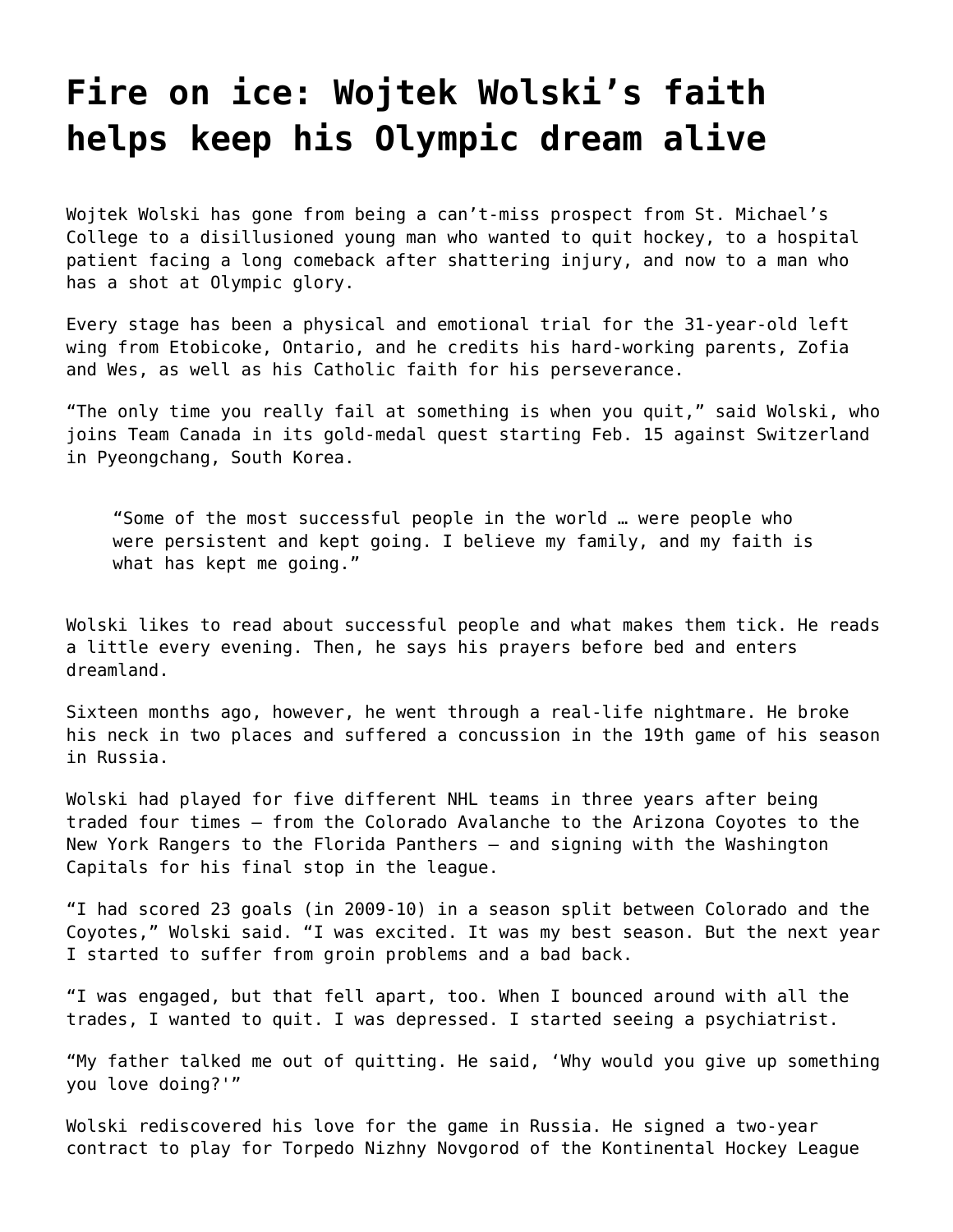in 2013. He thought it would be his last contract in hockey.

But he found his game again. He played so well, one of the better teams in Russia, Metallurg Magnitogorsk, lured Wolski away, and he helped the team win the 2015-16 Gagarin Cup.

"Somehow, I started playing well, liking the game again," said Wolski.

He started a family while playing in Russia and now has two children, 2-yearold Weston and 11-month-old Lennon, with his Canadian wife, Jesse.

"I think it was because I had so much alone time in Russia that I started to work on myself as a person on my own, and it just seemed to agree with me. I found happiness," he said.

Wolski was born in Zabrze, Poland, in 1986. When he was 1, his parents fled the communist country with him and his brother Kordian, then 6.

They landed in West Germany in a refugee camp, and the Catholic Church helped the Wolskis find their way to Canada, where they had relatives.

Wolski used to follow his brother to an outdoor rink in their Toronto neighborhood, but got fed up having to wear Kordian's hand-me-down skates. So, with money received for his first Communion, he went to a second-hand sporting goods store to buy a pair of used skates.

"Those skates are still hanging on a wall in my parent's house," Wolski said.

He developed quickly and played junior B level hockey at St. Michael's College in Toronto.

"We had a 15-minute Mass at lunchtime at St. Mike's," he said. "On game days, I would go with a teammate and say a prayer.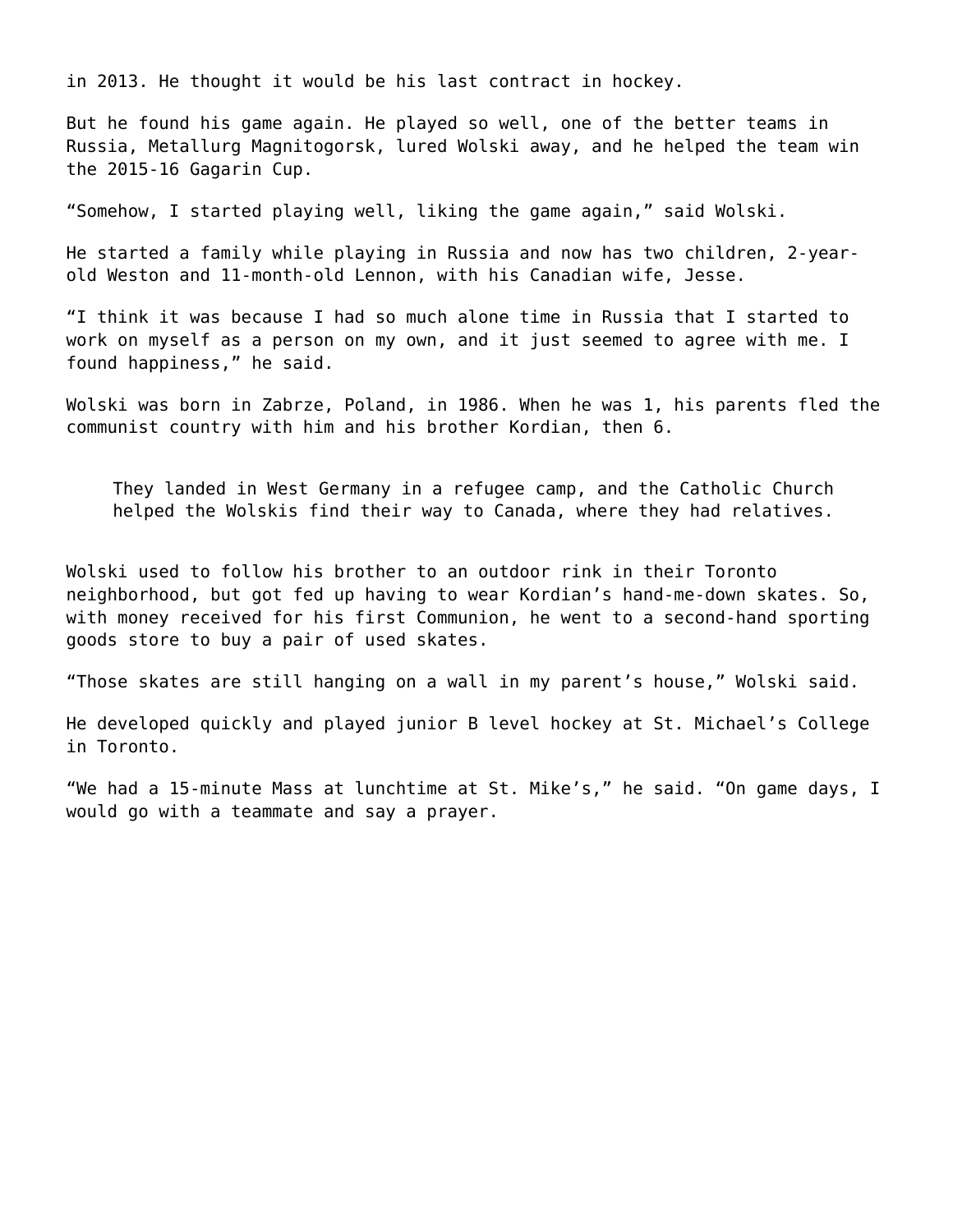

**Former NHL player Wojetk Wolski recovers in a hospital after a breaking a bone in his neck during a hockey game in Russia in 2016. Wolski, now recovered, is on the Canadian Olympic hockey team in Korea.**CNS photo/Instagram

In Russia, in the fall of 2016, life was good for Wolski, on and off the ice. But on Oct. 16, a "bizarre" turn of events threatened it all.

His team was on the power play in the third period. Wolski slid to poke the puck back to his teammate Chris Lee, who is also part of Canada's Olympic team.

"It was such a bizarre play because he was going sideways," Lee recalled.

"An opponent fell on him and they slid into the boards," Lee said.

Wolski remembers everything about that incident. He remembers thinking he had been paralyzed, but then after "30 to 40 seconds" being able to move his arms and legs.

He remembers joking with the trainer in the ambulance ride to the hospital. He remembers not being strapped in properly and feeling every bump along the way, especially driving over train tracks.

Wolski's season was over. With the help of Toronto-based trainer Matt Nichol, Wolski worked himself back into shape and earned a spot on the Canadian Olympic roster.

"Wojtek is a great person," said Mike Pelino, Metallurg Magnitogorsk assistant coach. "He's really deserving of representing Canada, and he will make the Canadian fans proud with his efforts and with the passion he plays with.

"I am very happy for him to have earned this opportunity, and more so to have